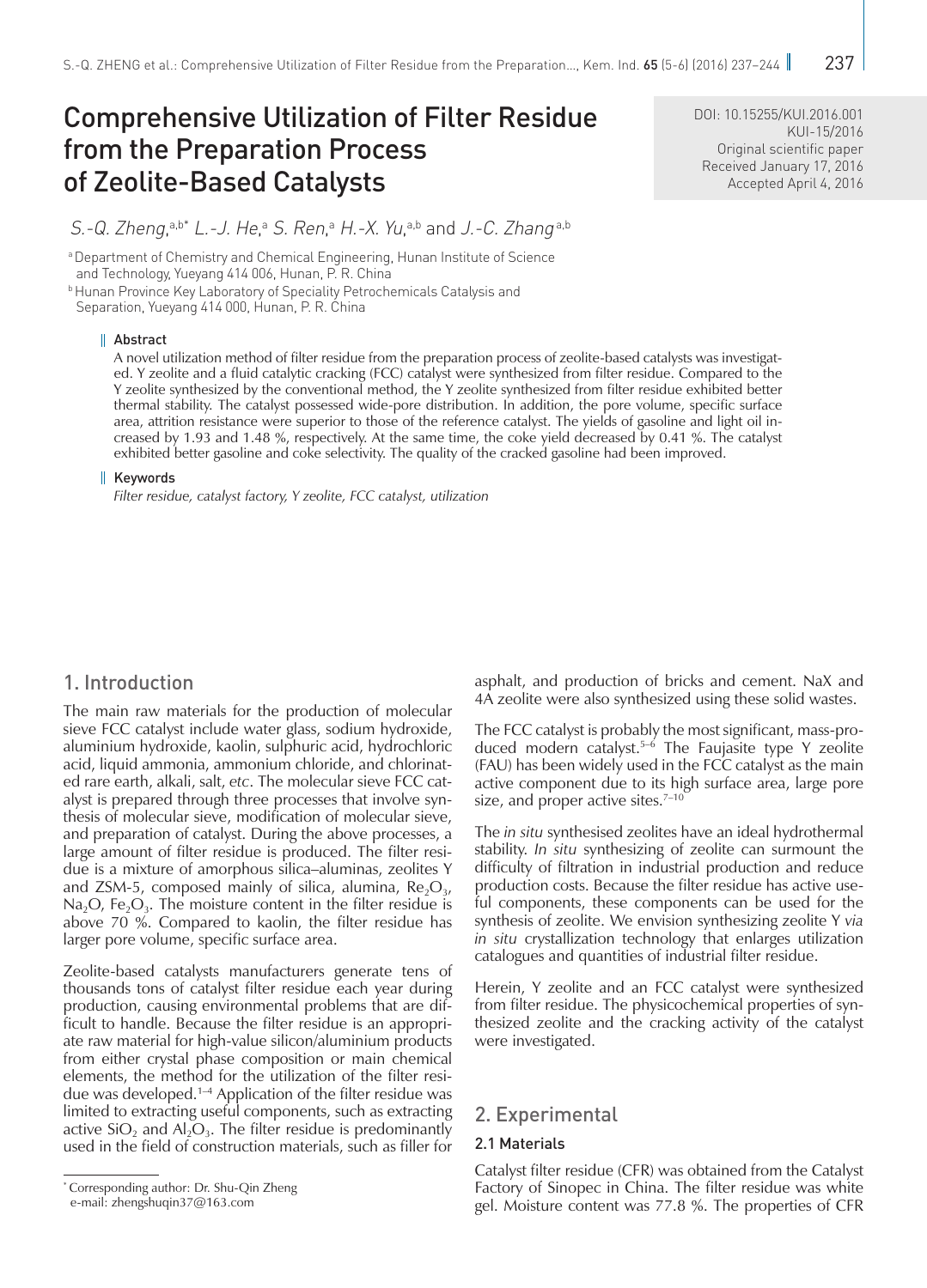are listed in Table 1 (the composition of compounds and mixtures is expressed in terms of mass fraction).

*Table 1* – Properties of catalyst filter residue (CFR) *Tablica 1* – Svojstva filtarskog ostatka katalizatora

| Chemical composition<br>Kemijski sastav                                                                        | $w(SiO_2)/\%$   | 65.80 |
|----------------------------------------------------------------------------------------------------------------|-----------------|-------|
|                                                                                                                | $w(A ,O_3)/\%$  | 23.84 |
|                                                                                                                | $w(Fe_2O_3)/\%$ | 0.18  |
|                                                                                                                | $w(Na_2O)/\%$   | 2.15  |
|                                                                                                                | $w(Re_2O_2)/\%$ | 1.44  |
| BET specific surface area/ $m^2g^{-1}$<br>specifična ploština površine po BET-u/m <sup>2</sup> g <sup>-1</sup> |                 | 300   |
| total pore volume/ml $g^{-1}$<br>specifični obujam pora/ml $g^{-1}$                                            |                 | 0.91  |
| average pore diameter/nm<br>prosječni promjer pora/nm                                                          |                 | 10.20 |

Sodium silicate (containing 22.6 % SiO<sub>2</sub>, 7.2 % Na<sub>2</sub>O) and sodium metaaluminate (containing 20.5 % Na<sub>2</sub>O, 3.1 % Al2O3) were obtained from *Hunan Juli Catalyst Co., Ltd.*

#### 2.2 Zeolite synthesis

A mixture of sodium silicate, sodium hydroxide, zeolite initiator (the mass ratio of oxides  $Na<sub>2</sub>O$ ,  $Al<sub>2</sub>O<sub>3</sub>$ ,  $SiO<sub>2</sub>$ ,  $H<sub>2</sub>O$  is 16:1:15:320) and filter residue was mixed in sequence. The synthesis of zeolite Y involved an inorganic reaction with a stoichiometry of  $Na<sub>2</sub>O: SiO<sub>2</sub>: Al<sub>2</sub>O<sub>3</sub>: H<sub>2</sub>O$  $= 2.9:1:4.8:110$ . The mixture was agitated for 1 h followed by crystallization in a reactor, and heated to 95 °C for 16–20 h. The obtained solid product (YZ) was filtered and washed until the pH value of filtered water dropped to 9, and then oven-dried at 120 °C for 4 h. YZ was exchanged one or more times with approximately 10 to 30 % (in mass) of ammonium chloride to replace the sodium, and then exchanged with 3 % (in mass) of lanthanum chloride, followed by calcination at 600 °C with 100 % steam for 2 h to produce modified YZ.

The reference NaY zeolite synthesized by the conventional method involved the following steps: A reaction mixture was prepared by mixing the zeolite initiator with sodium silicate, and adding sodium aluminate solution. The mixture was stirred vigorously, and an aluminium sulphate solution was added to the mixture. The mixture was then heated at a temperature of 95 °C. After 28 hours, the product was filtered and washed. The X-ray diffraction analysis showed an excellent pattern characteristic of zeolite Y.

#### 2.3 Catalyst preparation

Deionized water, kaolin, pseudo-boehmite were mixed with a hydrochloric acid solution and stirred at a rate sufficient to form a uniform slurry. The mixture was stirred for 2 h. Alumina sol and modified YZ were subsequently added, the mixture was stirred at room temperature for 1–2 h. The mass ratio of deionized water, kaolin, pseudo-boehmite, alumina sol and modified YZ was 200 : 40 : 13 : 12 : 35. The catalyst (CAT) with a particle size of 0–150 μm was produced by spray drying, then calcined at 500 °C for 0.5 h, washed with warm water, and dried.

The reference catalyst (RCAT) was a residue FCC catalyst obtained from a domestic refinery with a specific surface area of 283 m<sup>2</sup> g<sup>-1</sup> and a specific pore volume of  $0.22 \text{ cm}^3 \text{g}^{-1}$ .<sup>11</sup>

#### 2.4 Sample characterization

Relative crystallinity, silica/alumina, crystalline unit cell size and phase of samples were recorded on a *Rigaku Ultimi IV* diffractometer using Cu-Kα radiation ( $λ = 1.54056$  Å) at an operating voltage and current of 40 kV and 30 mA, respectively. The samples were scanned at 0.2 ° min−1. The IR spectra were recorded on an *AVATAR 370 FT-IR* spectrometer in the range from 400 to 2000 cm−1. The acidity properties of samples were determined using pyridine adsorption method. The FTIR spectra exhibited peaks at 1540 and 1450 cm<sup>-1</sup>, suggesting the existence of Brønsted acid sites, and Lewis acid sites, respectively. The acid strength distributions were quantitatively calculated from the pyridine adsorbed IR spectra at 200 and 400 °C (representing total acid amount and strong acid amount, respectively).8 The morphology and size of the samples were determined using scanning electron microscopy (SEM) (JEOL JSM-6360) after coating with an Au-evaporated film. The specific surface areas, specific pore volumes, and pore size distributions were measured on an *ASAP 2020* sorptometer using adsorption and desorption isotherm plots at 77 K. A *Malvern Micro-P* particle-size distribution analyser was used for determining the size distribution in the samples. The attrition index of the catalyst was determined using an attrition index analyser by the air injection method.

#### 2.5 Catalytic properties evaluation

The catalytic performance of the catalyst was evaluated on an advanced catalyst evaluation bench unit (ACE, Kayser Corp.). The evaluation conditions were as follows: reactor temperature of 520 °C, catalyst-to-oil mass ratio of 6.0 and WHSV of 19 h−1. Prior to evaluation, the catalyst was steam-deactivated at 800 °C for 17 h with 100 % steam. The feedstock oil consisted of a mixture of 70 % vacuum gas oil (VGO) and 30 % vacuum tower bottom (VTB), and its properties are listed in Table 2.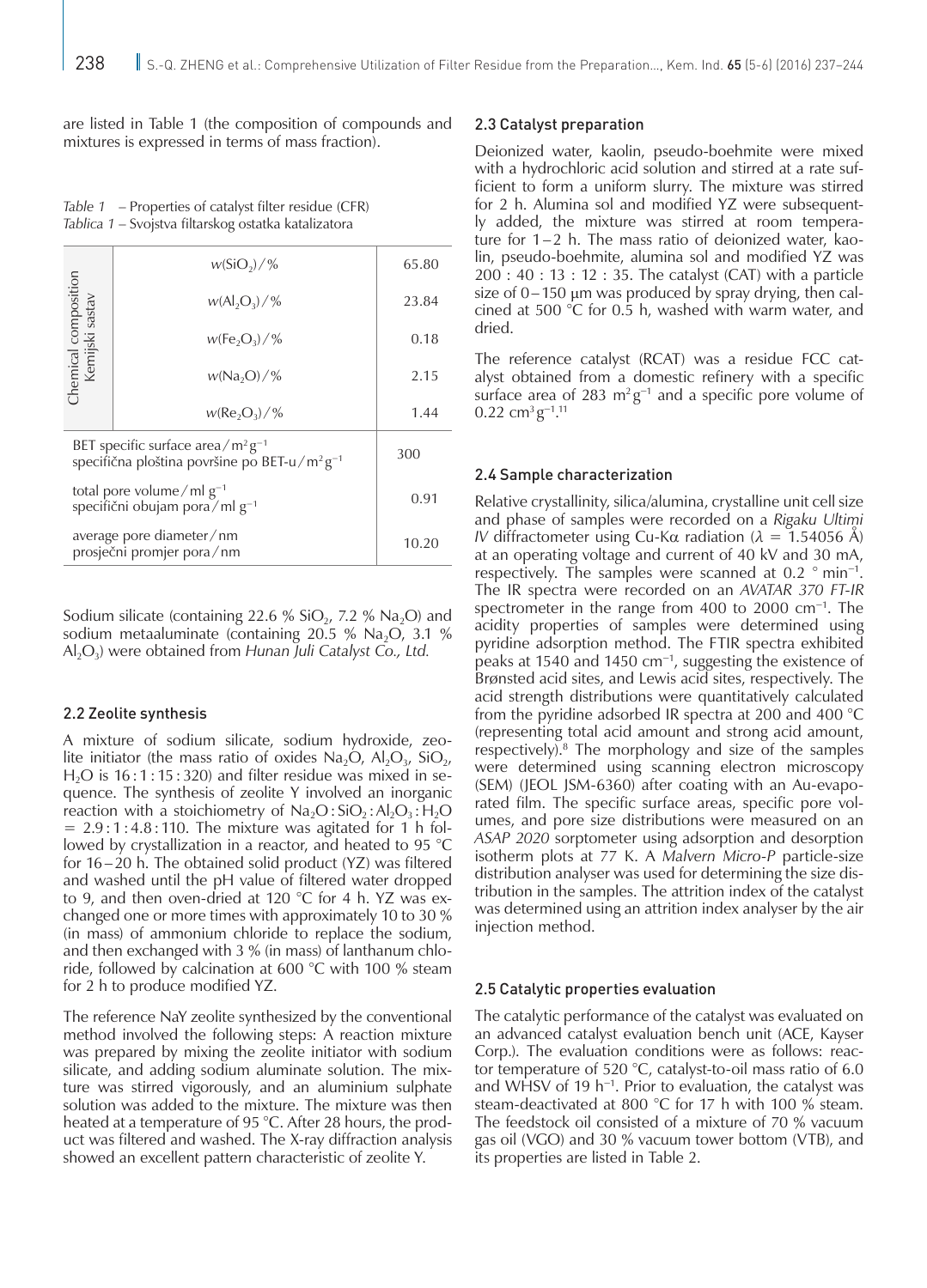| Variable<br>Veličina                                               | Value<br>Vrijednost              |
|--------------------------------------------------------------------|----------------------------------|
| density $(20 °C)/gcm^{-3}$<br>gustoća (20 °C)/gcm <sup>-3</sup>    | 0.9222                           |
| viscosity $(50 °C)/mm^2 s^{-1}$<br>viskoznost $(50 °C)/mm^2s^{-1}$ | 79.48                            |
| Conradson carbon residue $/$ %<br>Conradsonov koksni ostatak/%     | 3.8                              |
| distillation fraction<br>destilacijska frakcija                    | temperature/°C<br>temperatura/°C |
| initial point<br>početna točka                                     | 286                              |
| $10\%$                                                             | 350                              |
| 30%                                                                | 401                              |
| 50 %                                                               | 455                              |
| 70 %                                                               | 500                              |
| 90%                                                                | 556                              |
| end point<br>krajnja točka                                         | $>$ 556                          |

#### *Table 2* – Properties of feedstock oil *Tablica 2* – Svojstva sirovine za FCC

## 3. Results and discussion

#### 3.1 Structure of zeolite

The chemical composition of CFR was mainly composed of  $SiO<sub>2</sub>$  and  $Al<sub>2</sub>O<sub>3</sub>$ , and had higher specific surface area and specific pore volume (Table 1). Using this CFR as raw material, the typical zeolite Y can be obtained. The intensity and shape of the peaks in Fig. 1 indicated that the sample was pure zeolite Y. Under the optimum conditions, the synthesized Y zeolite (YZ) had a relative crystallinity of 71.5 %, and a silica/alumina amount ratio of 5.7, respectively. Fig. 2 displayed that the sizes of the Y zeolite particles were  $0.2-0.5$   $\mu$ m, which indicated that smaller crystals had agglomerated with the larger particles.







*Fig. 2* – SEM images of (a) NaY, (b) YZ *Slika 2* – Slike SEM (a) NaY, (b) YZ

Fig. 3 shows the nitrogen adsorption–desorption isotherms and pore-size distribution of YZ. Typical type IV isotherms of YZ confirmed the presence of mesopores and macropores. YZ possessed a wide pore distribution, the distribution was concentrated on approximately 3.0, 4.0, and 5–10 nm, respectively. The total specific surface area of YZ reached a maximum of 640 m<sup>2</sup> g<sup>-1</sup> and its external specific surface area was 76 m<sup>2</sup> g<sup>-1</sup> (Table 3). The fraction of the external surface area in total surface area was 11.9 % (Table 3), which was much larger than that of Y zeolite synthesized by the conventional method, its fraction of external surface area in total surface area was only 4.4 %.



- *Fig. 3* Nitrogen adsorption-desorption isotherms (1), and pore size distribution (2) of YZ
- *Slika 3* Adsorpcijsko-desorpcijske izoterme dušika (1) i distribucija veličina pora (2) zeolita YZ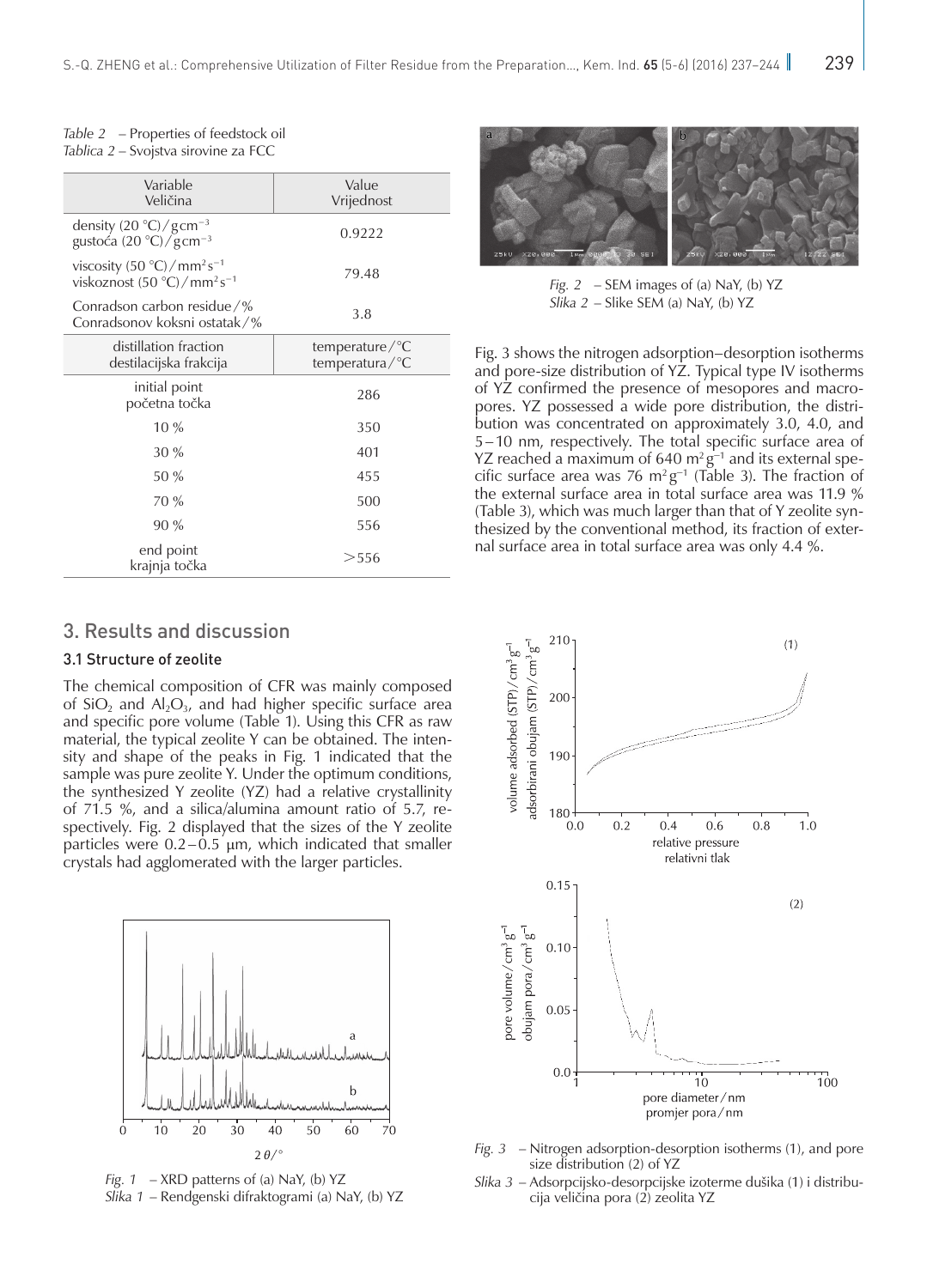#### *Table 3* – Properties of YZ and NaY *Tablica 3* – Svojstva zeolita YZ i NaY

| Property<br>Svojstvo                                                                                                  | Y7          | NaY   |
|-----------------------------------------------------------------------------------------------------------------------|-------------|-------|
| BET specific surface area/ $m^2g^{-1}$<br>specifična ploština površine po BET-u/m <sup>2</sup> $g^{-1}$               | 640         | 722   |
| BJH specific surface area/ $m^2g^{-1}$<br>specifična ploština površine po BJH-u/m²g <sup>-1</sup>                     | 88          | 47    |
| micropore specific surface area/ $m^2g^{-1}$<br>specifična ploština površine mikropora/m <sup>2</sup> g <sup>-1</sup> | 564         | 690   |
| external specific surface area/ $m^2g^{-1}$<br>vanjska specifična ploština površine/m <sup>2</sup> g <sup>-1</sup>    | 76          | 32    |
| total pore volume/mlg <sup>-1</sup><br>specifični ukupni obujam pora/mlg <sup>-1</sup>                                | 0.38        | 0.34  |
| micropore pore volume/mlg <sup>-1</sup><br>specifični obujam mikropora/mlg <sup>-1</sup>                              | 0.29        | 0.31  |
| BJH pore volume/mlg <sup>-1</sup><br>obujam BJH pora/mlg <sup>-1</sup>                                                | 0.10        | 0.036 |
| average pore diameter/nm<br>prosječni promjer pora/nm                                                                 | 3.86        | 2.71  |
| unit cell size/nm<br>veličina jedinične ćelije/nm                                                                     | 2.472 2.468 |       |

Fig. 4 shows TG-DTA spectra of YZ. When calcination temperature was up to 920 °C, the skeleton of YZ collapsed, while skeleton collapse occurred at about 850 °C for zeolite synthesized by the common route.12 YZ exhibited high thermal stability. The main reason is that the YZ zeolite led to wide distribution of particles, which reduced the instability due to low coordination of zeolite synthesized by the common route.<sup>13</sup>



*Fig. 4* – TG-DTA spectra of YZ *Slika 4* – TG-DTA-spektar zeolita YZ

#### 3.2 Characterization of catalyst

The properties of the catalyst and the reference catalyst are summarized in Table 4. Comparably, the catalyst has a much larger BET surface area, micropore surface area, total pore volume, and average pore diameter. There were more surface active atoms on the surface compared to the reference catalyst. Therefore, reactant molecules easily get close to the active sites, and thus improve the utilization rate of active sites, leading to higher conversion by the catalysts.

*Table 4* – Properties of CAT and RCAT *Tablica 4* – Svojstva katalizatora CAT i RCAT

| Property<br>Svojstvo                                                                                                                    |                                      | <b>CAT</b> | <b>RCAT</b>    |
|-----------------------------------------------------------------------------------------------------------------------------------------|--------------------------------------|------------|----------------|
|                                                                                                                                         | $w(Na_2O)/\%$                        | 0.15       | 0.16           |
|                                                                                                                                         | $w(Al_2O_3)/\%$                      | 45.8       | 50.2           |
| :hemical composition<br>Kemijski sastav                                                                                                 | $w(Fe2O3)/\%$                        | 0.26       | 0.31           |
|                                                                                                                                         | w(Re <sub>2</sub> O <sub>3</sub> )/% | 3.1        | 3.9            |
| bulk density/gcm <sup>-3</sup><br>gustoća/gcm <sup>-3</sup>                                                                             |                                      | 0.73       | 0.75           |
| attrition index/%<br>atricijski indeks/%                                                                                                |                                      |            | 1.5            |
| BET specific surface area/ $m^2g^{-1}$<br>specifična ploština površine po BET-u/m <sup>2</sup> g <sup>-1</sup>                          |                                      |            | 283            |
| BJH specific surface area/ $m^2g^{-1}$<br>specifična ploština površine po BJH-u/m <sup>2</sup> g <sup>-1</sup>                          |                                      | 143        | 136            |
| micropore specific surface area/m <sup>2</sup> g <sup>-1</sup><br>specifična ploština površine mikropora/m <sup>2</sup> g <sup>-1</sup> |                                      | 274        | 189            |
| external specific surface area/m <sup>2</sup> g <sup>-1</sup><br>vanjska specifična ploština površine/m <sup>2</sup> g <sup>-1</sup>    |                                      |            | 94             |
| total pore volume/mlg <sup>-1</sup><br>specifični ukupni obujam pora/mlg-1                                                              |                                      |            | 0.22           |
| micropore pore volume/mlg <sup>-1</sup><br>specifični obujam mikropora/mlg-1                                                            |                                      |            | 0.10           |
| BJH pore volume/mlg <sup>-1</sup><br>obujam pora po BJH-u/mlg-1                                                                         |                                      | 0.20       | 0.14           |
| average pore diameter/nm<br>prosječni promjer pora/nm                                                                                   |                                      |            | 4.20           |
| unit cell size/nm<br>veličina jedinične ćelije/nm                                                                                       |                                      |            | 2.460<br>2.456 |

Fig. 5 shows the nitrogen adsorption–desorption isotherms and pore-size distribution of CAT and RCAT. In Fig. 5 (1),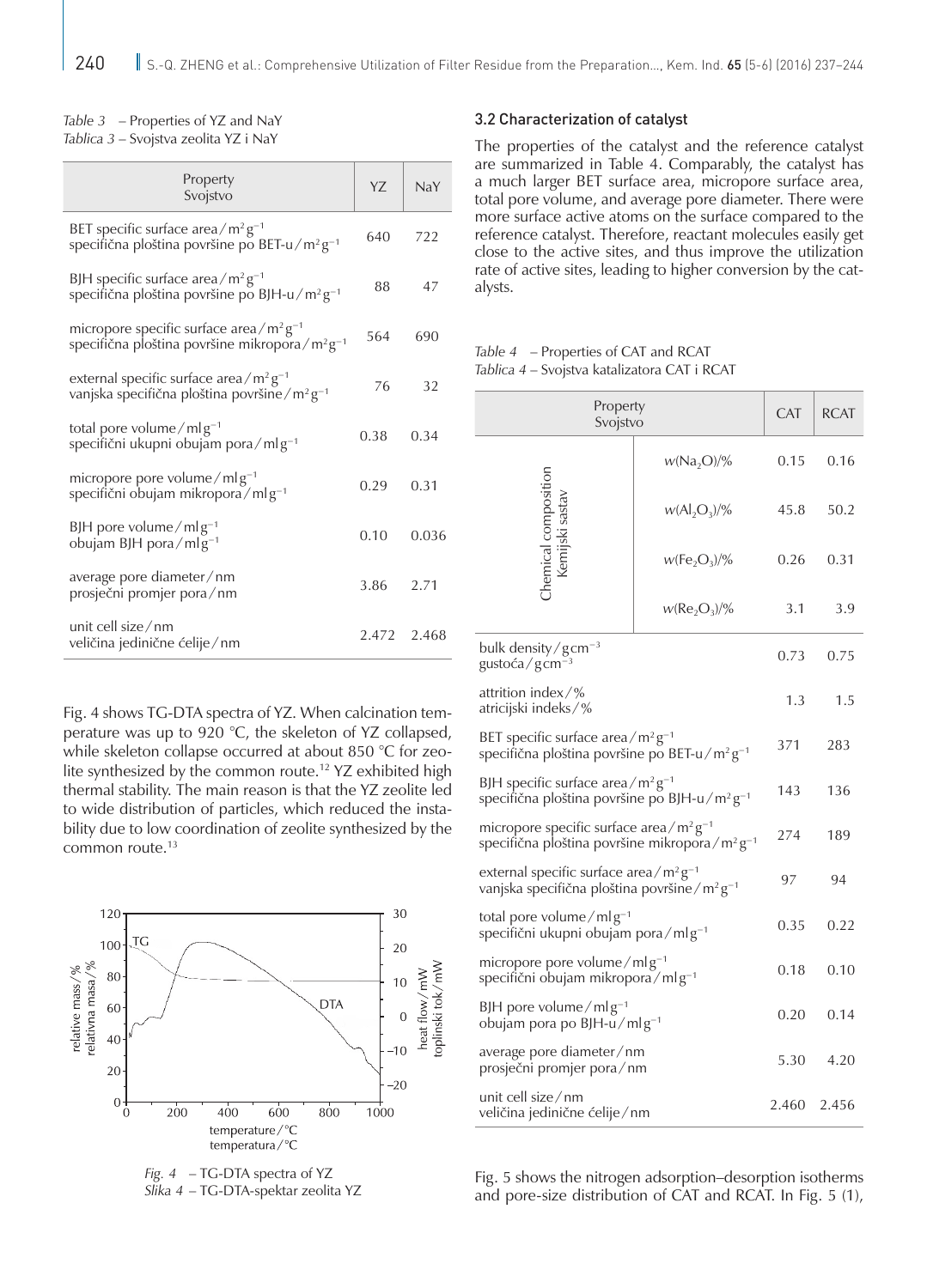the isotherms of CAT had a steeper drop and a larger hysteresis loop than RCAT, indicating that larger pores existed in CAT. In Fig. 5 (2), the distribution of CAT appeared from approximately 4.0 to 100 nm, a broad distribution was observed in the pore diameter range  $>60$  nm, signifying the existence of macropores, and RCAT was observed at approximately 4.0 nm. These results confirmed the hierarchical pore structure of CAT. The catalysts with hierarchical pore structure have the advantages of microporous materials and meso-macroporous materials. Hierarchical materials possessing at least two levels of porosity can reduce diffusion limitations in reactions catalysed by microporous zeolites, which have good selectivity and mass transfer capability.14



*Fig. 5* – Nitrogen adsorption-desorption isotherms (1), and pore size distribution (2) for (a) CAT, and (b) RCAT *Slika 5* – Adsorpcijsko-desorpcijske izoterme dušika (1) i distribucija veličina pora (2) katalizatora (a) CAT i (b) RCAT

The determined acidities of CAT and RCAT are listed in Table 4 and Fig. 6. Comparably, the strong Brønsted acid and the weak Lewis acid amounts of CAT were higher. The more Brønsted acid sites are ascribed to the better crystal structure of Y zeolite synthesized from filter residue. Weak Lewis acid sites and higher Brønsted acid sites are helpful in improving catalytic performance.15–16

- *Table 5* Acidic properties of CAT and RCAT (relative strength of absorbance bands)
- *Tablica 5* Kiselinska svojstva katalizatora CAT i RCAT (relativna jakost apsorpcijskih signala)

| Samples                                              | <b>CAT</b>      |       | <b>RCAT</b>     |       |
|------------------------------------------------------|-----------------|-------|-----------------|-------|
| Uzorci                                               | <b>Brønsted</b> | Lewis | <b>Brønsted</b> | Lewis |
| weak acid amount<br>slabo kisela aktivna<br>mjesta   | 10.4            | 9.2   | 7.6             | 8.5   |
| strong acid amount<br>jako kisela aktivna<br>mjesta  | 9.3             | 7.9   | 4.5             | 8.2   |
| total acid amount<br>ukupna kisela<br>aktivna mjesta | 19.7            | 17.1  | 12.1            | 16.7  |



- *Fig. 6* FTIR spectra of: (a) CAT desorbed at 200 °C, (b) CAT desorbed at 400 °C, (c) RCAT desorbed at 200 °C, and (d) RCAT desorbed at 400 °C
- *Slika 6* FTIR-spektri: (a) CAT desorbiran pri 200 °C, (b) CAT desorbiran pri 400 °C, (c) RCAT desorbiran pri 200 °C i (d) RCAT desorbiran pri 400 °C

#### 3.3 Catalytic properties evaluation

The results of catalytic performance for CAT and RCAT are shown in Table 6. It can be seen that compared with the RCAT, the CAT can increase gasoline yield, conversion and liquid yields (LPG + gasoline + LCO) by 1.93, 2.27 and 2.29 %, respectively. At the same time, coke yield is decreased by 0.41 %. Table 7 shows the cracked gasoline compositions over the two catalyst. Comparably, the olefin content of CAT reduced by 2.98 % with the research octane number, and motor octane number of gasoline increased by 0.7 and 0.5. These excellent catalytic performances can be attributed to the novel utilization technology of industrial filter residue.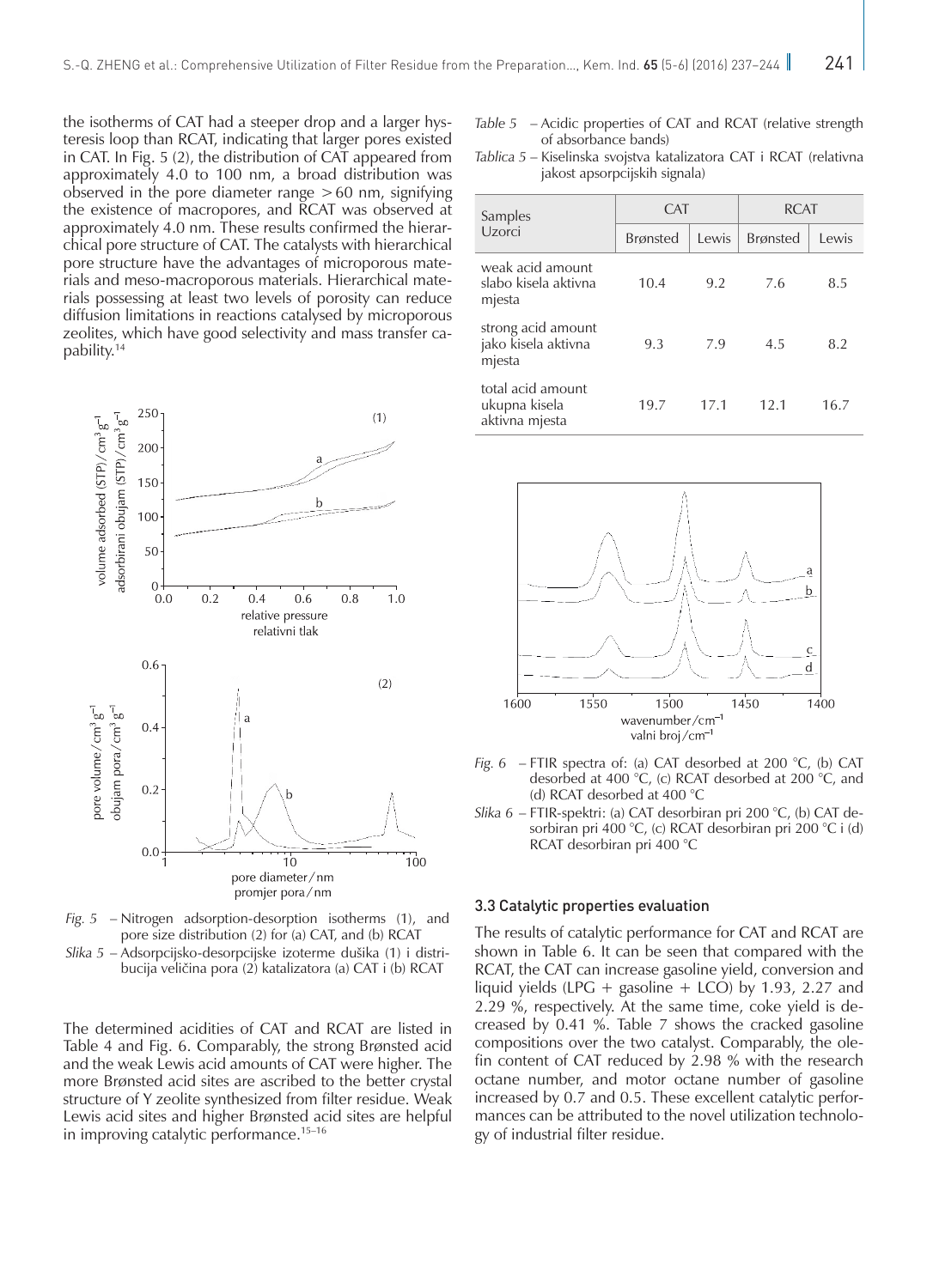| Table 6 – Product distribution of CAT     |  |  |  |
|-------------------------------------------|--|--|--|
| Tablica 6 – Proizvodna distribucija CAT-a |  |  |  |

| Product<br>Proizvod                                             | <b>CAT</b> | <b>RCAT</b> | <b>Difference</b><br>Razlika |  |  |
|-----------------------------------------------------------------|------------|-------------|------------------------------|--|--|
| product yield by mass/ $\%$<br>iskorištenje proizvoda po masi/% |            |             |                              |  |  |
| dry gas<br>suhi plin                                            | 2.17       | 2.23        | $-0.06$                      |  |  |
| LPG                                                             | 15.43      | 14.62       | $+0.81$                      |  |  |
| $C_{5+}$ gasoline<br>benzin $C_{5+}$                            | 47.71      | 45.78       | $+1.93$                      |  |  |
| LCO                                                             | 18.80      | 19.25       | $-0.45$                      |  |  |
| heavy oil<br>teško ulje                                         | 8.95       | 10.77       | $-1.82$                      |  |  |
| coke<br>koks                                                    | 6.94       | 7.35        | $-0.41$                      |  |  |
| conversion<br>konverzija                                        | 72.25      | 69.98       | $+2.27$                      |  |  |
| light oil<br>lako ulje                                          | 66.51      | 65.03       | $+1.48$                      |  |  |
| total liquid<br>ukupno kapljevine                               | 81.94      | 79.65       | $+2.29$                      |  |  |

product selectivity (yield-to-conversion ratio) selektivnost (omjer iskorištenja i ukupne konverzije)

| dry gas<br>suhi plin | 0.030 | 0.032 | $-0.002$ |
|----------------------|-------|-------|----------|
| gasoline<br>benzin   | 0.66  | 0.65  | $+0.01$  |
| coke<br>koks         | 0.096 | 0.10  | $-0.004$ |
|                      |       |       |          |

*Table 7* – PONA analyses and gasoline octane number *Tablica 7* – Analiza PONA i oktanski broj benzina

| Product<br>Proizvod                                    | <b>CAT</b>                                         | <b>RCAT</b> | Difference<br>Razlika |  |
|--------------------------------------------------------|----------------------------------------------------|-------------|-----------------------|--|
| components<br>komponente                               | volume fraction $\frac{9}{6}$<br>obujamski udjel/% |             |                       |  |
| normal paraffins<br>normalni parafini                  | 3.87                                               | 3.95        | $-0.08$               |  |
| branched-chain paraffins<br>parafini razgranatog lanca | 24.91                                              | 23.24       | $+1.67$               |  |
| olefins<br>olefini                                     | 19.75                                              | 22.73       | $-2.98$               |  |
| naphthenes<br>nafteni                                  | 9.42                                               | 9.56        | $-0.14$               |  |
| aromatics<br>aromati                                   | 42.05                                              | 40.52       | $+1.53$               |  |
|                                                        | octane number<br>oktanski broj                     |             |                       |  |
| research octane number<br>istraživački oktanski broj   | 91.8                                               | 91.1        | $+0.7$                |  |
| motor octane number<br>motorni oktanski broj           | 80.9                                               | 80.4        | $+0.5$                |  |

## Conclusion

A new utilization technology of the filter residue has been successfully developed. Zeolite Y was synthesized from filter residue and the characterization results showed that Y zeolite had a relative crystallinity higher than 70 % with a silica/alumina amount ratio of 5.7, as well as better hydrothermal stability. The as-made FCC catalyst had moderate acidity, and an advantageous pore system comprising micropores, mesopores, and macropores, and then showed excellent catalytic performances on activity, bottoms cracking ability, and good yield of valuable products in heavy crude oil processing. In comparison to the reference catalyst, the yields of the gasoline and light oil increased by 1.93 and 1.48 %, respectively, and the olefin content in the cracked gasoline reduced by 2.98 %, while the research octane number increased by 0.7.

## ACKNOWLEDGMENT

This work was financially supported by the National Natural Science Foundation of China (No. 21371055), Hunan provincial Colleges and Universities Innovation Platform Open Fund Project (No. 15K049).

#### List of abbreviations and symbols Popis kratica i simbola

- BET Brunauer–Emmett–Teller
- BJH Barrett-Joyner-Halenda
- $CAT catalyst$
- katalizator
- CFR catalyst filter residue
	- filtarski ostatak katalizatora
- DTA differential thermal analysis – diferencijalna termička analiza
- FAU Faujasite
	- Faujasit
- FCC fluid catalytic cracking – katalitičko krekiranje u fluidiziranom sloju
- LCO light cycle oil – lako cikličko ulje
- LPG liquefied petroleum gas – ukapljeni naftni plin
- PONA paraffins, olefins, naphthenes, aromatics
	- parafini, olefini, nafteni, aromati
- RCAT reference catalyst – referentni katalizator
- VGO vacuum gas oil
	- vakuumsko plinsko ulje
- VTB vacuum tower bottom
	- ostatak vakuumske destilacije
- WHSV weight hourly space velocity,  $h^{-1}$
- masena prostorna brzina, h−1 YZ – synthesized Y zeolite
- sintetizirani zeolit Y TG – thermogravimetry
	- termogravimetrija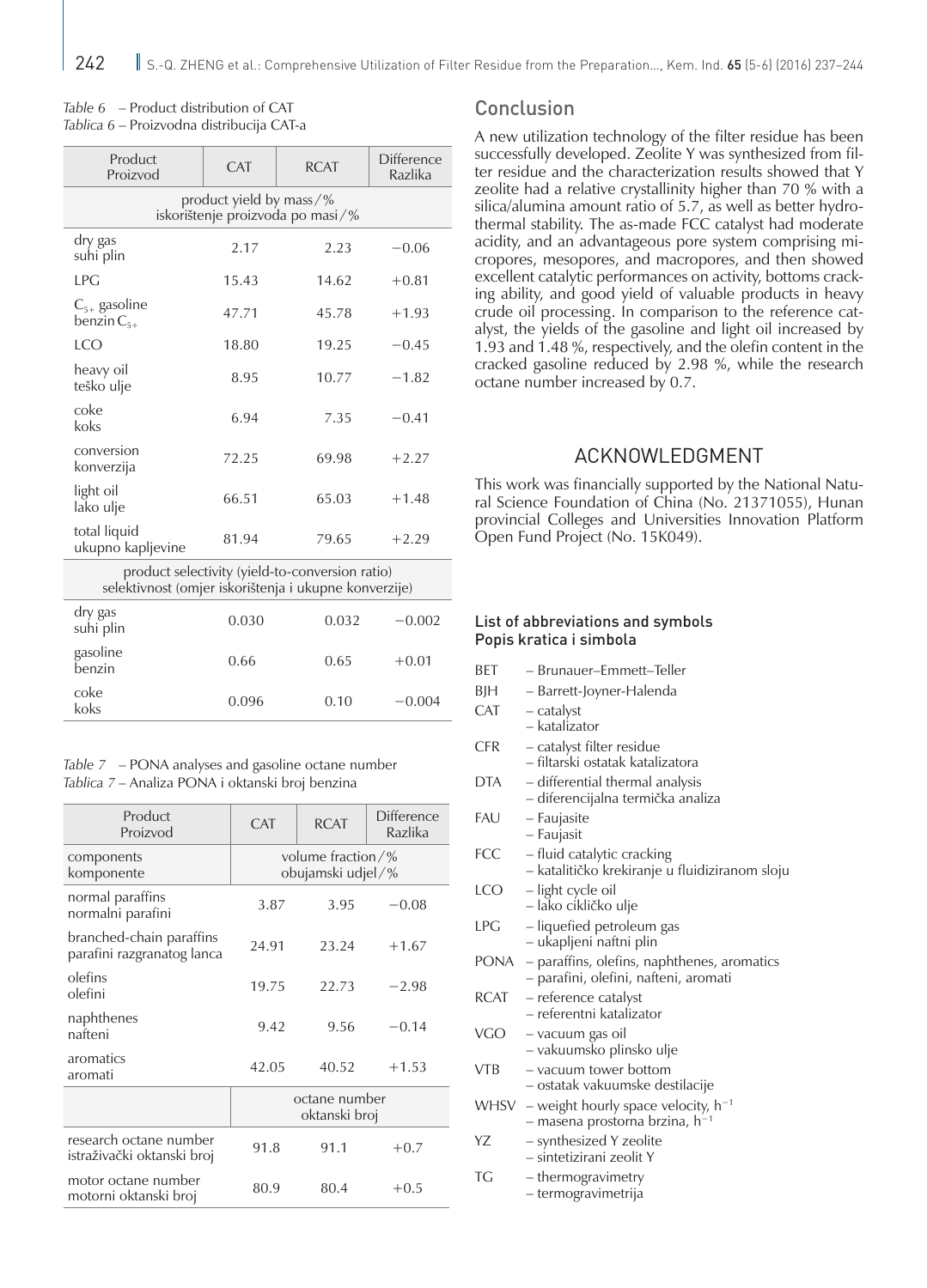- *w* mass fraction, % – maseni udjel, %
- $\theta$  diffraction angle,  $\degree$ – difrakcijski kut, °

#### References Literatura

- 1. *L. Y. Liu, T. Du, G. Li, F. Yang, S. Che,* Using one waste to tackle another: Preparation of a  $CO<sub>2</sub>$  capture material zeolite X from laterite residue and bauxite, J. Haz. Mat. **278** (2014) 551–558, [doi: http://dx.doi.org/10.1016/j.jhaz](http://dx.doi.org/10.1016/j.jhazmat.2014.06.041)[mat.2014.06.041.](http://dx.doi.org/10.1016/j.jhazmat.2014.06.041)
- 2. *X. Qi, [M. Liu,](http://xueshu.baidu.com/s?wd=author%3A%28Mingzhu%20Liu%29%20Department%20of%20Chemistry%20and%20State%20Key%20Laboratory%20of%20Applied%20Organic%20Chemistry%2C%20Lanzhou%20University%2C%20Lanzhou%20730000%2C%20People%27s%20Republic%20of%20China&tn=SE_baiduxueshu_c1gjeupa&ie=utf-8&sc_f_para=sc_hilight%3Dperson)* Z. Chen*, [R. Liang,](http://xueshu.baidu.com/s?wd=author%3A%28Rui%20Liang%29%20Department%20of%20Chemistry%20and%20State%20Key%20Laboratory%20of%20Applied%20Organic%20Chemistry%2C%20Lanzhou%20University%2C%20Lanzhou%20730000%2C%20People%27s%20Republic%20of%20China&tn=SE_baiduxueshu_c1gjeupa&ie=utf-8&sc_f_para=sc_hilight%3Dperson)* [Preparation and properties](http://xueshu.baidu.com/s?wd=paperuri%3A%285a91983782a46f6fe516bcba83885dbe%29&filter=sc_long_sign&tn=SE_xueshusource_2kduw22v&sc_vurl=http%3A%2F%2Fonlinelibrary.wiley.com%2Fdoi%2F10.1002%2Fpat.847%2Fabstract&ie=utf-8) [of diatomite composite superabsorbent](http://xueshu.baidu.com/s?wd=paperuri%3A%285a91983782a46f6fe516bcba83885dbe%29&filter=sc_long_sign&tn=SE_xueshusource_2kduw22v&sc_vurl=http%3A%2F%2Fonlinelibrary.wiley.com%2Fdoi%2F10.1002%2Fpat.847%2Fabstract&ie=utf-8), Polymer. Adv. Tech. **18** (2007) 184–193, doi:<http://dx.doi.org/10.1002/pat.847>.
- 3. *P.-J. Miao, J. Zhou, J.-L. He Jn, L.-F. Lv*, Treatment of solid wastes generated in production of catalytic cracking catalyst, Qilu Petrochem. Technol. **38** (2010) 308–310.
- 4. *E. Furimsky, S. E. Massoth*, Regeneration of hydroprocessing catalysts, Catal. Today **17** (1993) 537–659, doi: [http://dx.](http://dx.doi.org/10.1016/0920-5861(93)80056-7) [doi.org/10.1016/0920-5861\(93\)80056-7](http://dx.doi.org/10.1016/0920-5861(93)80056-7).
- 5. *E. Furimsky*, Spent refinery catalysts: environment, safety and utilization, Catal. Today **30** (1996) 223–286, doi: [http://dx.](http://dx.doi.org/10.1016/0920-5861%2896%2900094-6) [doi.org/10.1016/0920-5861\(96\)00094-6](http://dx.doi.org/10.1016/0920-5861%2896%2900094-6).
- 6. *M. E. Hartman*, in B. van Keulen (ed.), Akzo Catalysts Symposium, Fluid Catalytic Cracking, Akzo Chemicals Division, Amersfort, The Netherlands, 1991, pp. 1–10.
- 7. *A. Humphries, S. J. Yanik, P. H. Desai, L. A. Gerritsen, P. O'Connor*, in B. van Keulen (ed.), Akzo Catalysts Symposium, Fluid Catalytic Cracking, Akzo Chemicals Division, Amersfort, The Netherlands, 1991, pp. 125–138.
- 8. *H. H. Liu, J. T. Ma, X. H. Ga, Synthesis,* characterization and evaluation of a novel resid FCC catalyst based on *in situ* synthesis on kaolin microspheres, Catal. Lett. **110** (2006) 229– 234, doi: <http://dx.doi.org/10.1007/s10562-006-0113-z>.
- 9. *K. Tanabe, W. F. Hölderich*, Industrial application of solid acid–base catalysts, Appl. Catal. A **181** (1999) 399–434, doi: [http://dx.doi.org/10.1016/S0926-860X\(98\)00397-4.](http://dx.doi.org/10.1016/S0926-860X%2898%2900397-4)
- 10. *P. Wang, B.-J. Shen, J.-S. Gao*, Synthesis of MAZ/ZSM-5 composite zeolite and its catalytic performance in FCC gasoline aromatization, Catal. Commun. **8** (2007) 1161–1166, doi: <http://dx.doi.org/10.1016/j.catcom.2006.10.021>.
- 11. *S. Q. Zheng, L. J. He, H. Yao, S. Ren, H. X. Yu, J. Zhang*, Synthesis and application of a zeolite containing composite material made from spent FCC Catalyst, China Pet. Process. Pet. Technol. **17** (2015) 46–54.
- 12. *X. M. Liu, L. Li, T. T. Yang, Z. F. Yan*, Zeolite Y synthesized with FCC spent catalyst fines: particle size effect on catalytic reactions, J. Porous. Mater. **19** (2012) 133–139, doi: http://link. springer.com/article/10.1007/s10934-011-9534-1.
- 13. *H. H. Liu, H. J. Zhao, X. H. Ga, J. T. Ma*, A novel FCC catalyst *via in situ* overgrowth of NaY zeolite on kaolin microspheres for maximizing propylene yield, Catal. Today. **125** (2007) 163– 168, doi: [http://dx.doi.org/10.1016/j.cattod.2007.05.005.](http://dx.doi.org/10.1016/j.cattod.2007.05.005)
- 14. *[K. Zhang](http://www.sciencedirect.com/science/article/pii/S0920586115004927), [M. L. Ostraat,](http://www.sciencedirect.com/science/article/pii/S0920586115004927)* Innovations in hierarchical zeolite synthesis, Catal. Today. **264** (2016) 3–15, doi: [http://dx.doi.](http://dx.doi.org/10.1016/j.cattod.2015.08.012) [org/10.1016/j.cattod.2015.08.012.](http://dx.doi.org/10.1016/j.cattod.2015.08.012)
- 15. *T. Takahashi, K. Ueno, T. Kai,* Vapor phase reaction of cyclohexanone oxime over boria modified HSZM-5 zeolites, Can. J. Chem. Eng. **69** (1991) 1096–1099, doi: [http://dx.doi.](http://dx.doi.org/10.1002/cjce.5450690508) [org/10.1002/cjce.5450690508.](http://dx.doi.org/10.1002/cjce.5450690508)
- 16. *P. O'Sullivan, L. Forni, B. K. Hodnett*, The role of acid site strength in the Beckmann rearrangement, Ind. Eng. Chem. Res. **40** (2001) 1471–1475, doi: [http://dx.doi.org/10.1021/](http://dx.doi.org/10.1021/ie000673q) [ie000673q.](http://dx.doi.org/10.1021/ie000673q)